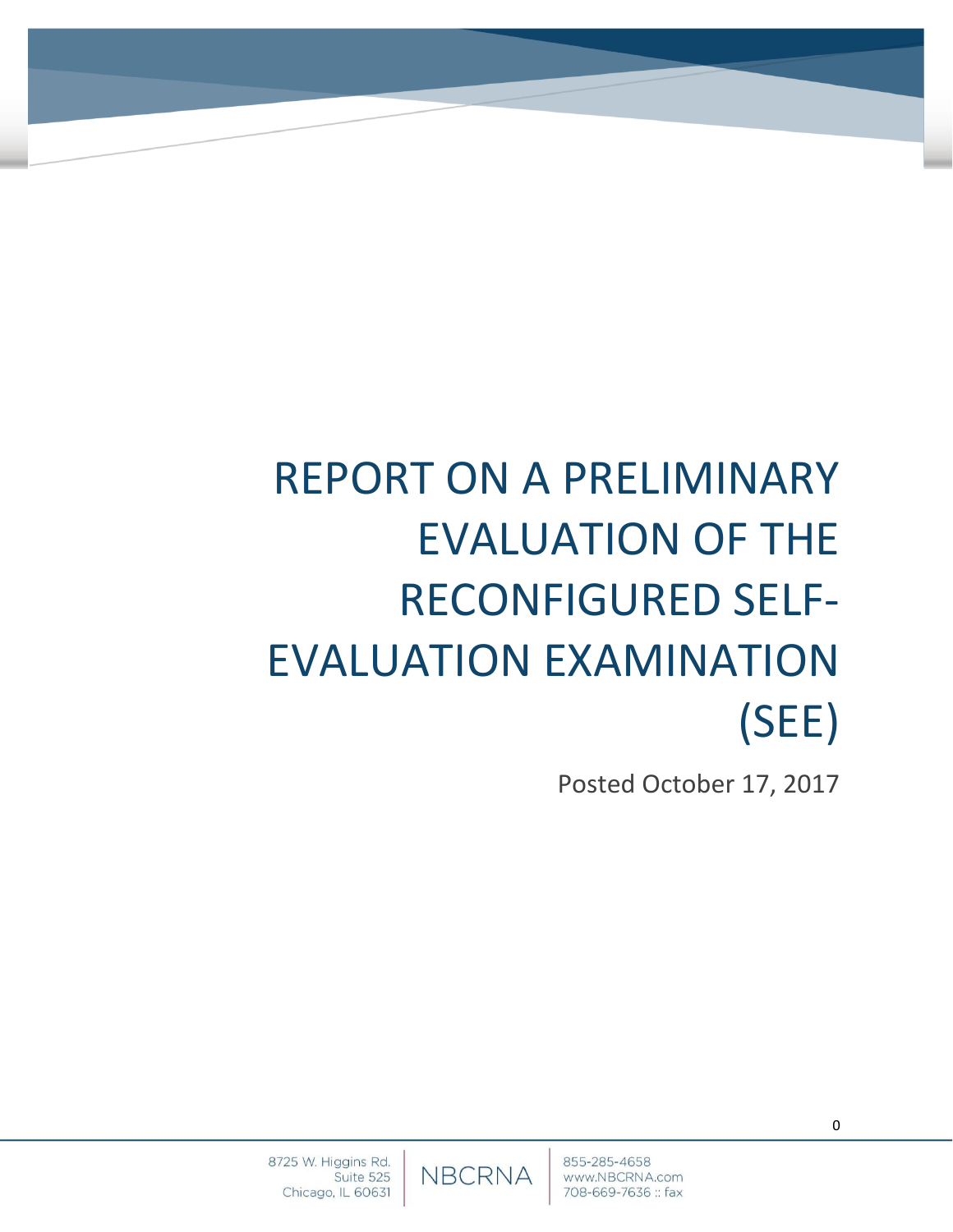## **Introduction**

On September 1, 2016, the NBCRNA launched a reconfigured version of the Self-Evaluation Examination (SEE). This "new" SEE featured the following distinctions from the older version of the exam ("old" SEE):

- Alignment of SEE content outline with four primary domains of NCE outline
	- o Basic Sciences
	- o Equipment, Instrumentation & Technology
	- o Basic Principles of Anesthesia
	- o Advanced Principles of Anesthesia
- Increased test length from 160 to 240 questions, to improve reliability and usefulness of domain-level scores
- Increased time limit from three hours to four hours
- Intended predictive capability with respect to future performance on the National Certification Examination (NCE)

The purpose of this report is to use accumulated data to conduct a preliminary evaluation of the new SEE with respect to the stated goals of the program.

## **Score and Timing Summaries**

From the launch of the new SEE, through the end of May 2017, the new SEE has been administered to 2,752 examinees. This testing volume represents a 28% increase compared to the same timeframe the previous year. Table 1 contains the average total scores for the old SEE (for the entire FY 2016) and the new SEE (for FYTD 2017). The average scores are comparable<sup>1</sup>.

## *Score Performance*

l

Table 1. Comparison of Average Scores, New SEE vs. Old SEE, by Year in Program

| <b>Year in Program</b> | <b>New SEE Average (SD)</b> | <b>Old SEE Average (SD)</b> |
|------------------------|-----------------------------|-----------------------------|
| Year 1                 | 397.0 (38.6)                | 389.5 (44.1)                |
| Year 2                 | 406.1 (43.0)                | 401.7 (42.6)                |
| Year 3 and Up          | 410.2 (44.2)                | 398.7 (44.5)                |
| <b>Total</b>           | 406.5 (43.1)                | 399.3 (43.5)                |

1

<sup>1</sup> While old SEE vs. new SEE score comparisons are not feasible at the *domain level* (due to the different domain specifications), it is possible to compare *overall* scores before and after the configuration changes. Both "before" and "after" scores are assumed to be aggregate measures of general anesthesia knowledge, and are derived from the same underlying logit scale.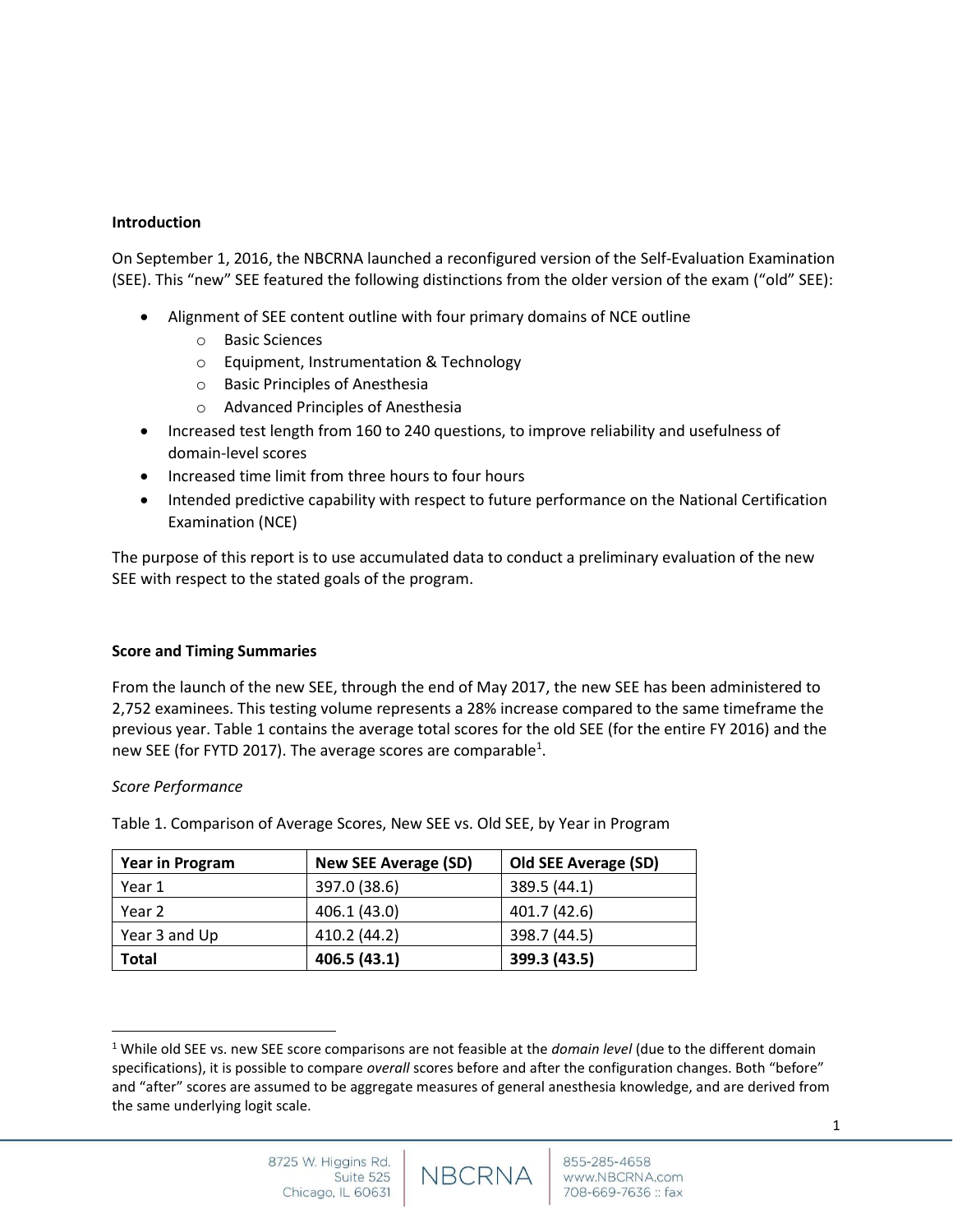Table 2 contains descriptive summaries for the overall score and domain-level scores, by year in program. More detailed information, including percentile transformations, is available in the FY2017 SEE Interpretive Guides on the NBCRNA website.

|                                         | Year in Program |              |               |              |
|-----------------------------------------|-----------------|--------------|---------------|--------------|
| <b>Domain</b>                           | Year 1          | Year 2       | Year 3 and Up | <b>Total</b> |
| <b>Basic Sciences</b>                   | 403.0 (43.3)    | 401.2 (47.5) | 405.2 (49.4)  | 402.8 (47.7) |
| Equipment, Instrumentation & Technology | 400.9 (45.2)    | 405.7 (48.1) | 409.1 (47.2)  | 406.3 (47.5) |
| <b>Basic Principles of Anesthesia</b>   | 398.7 (45.9)    | 410.5 (50.1) | 413.8 (51.7)  | 410.3 (50.4) |
| Advanced Principles of Anesthesia       | 389.4 (46.0)    | 410.4 (48.6) | 416.1 (49.7)  | 409.9 (49.3) |
| <b>Overall</b>                          | 397.0 (38.6)    | 406.1 (43.0) | 410.2 (44.2)  | 406.5 (43.1) |

Table 2. New SEE Score Summaries, by Year in Program

#### *Timing Study*

The time limit for the new SEE was set at four hours. The average total test time on the new SEE was about 164.1 minutes (2 hours, 44 minutes, 6 seconds), with a standard deviation of 43.8 minutes (43 minutes, 48 seconds). Total test times did not differ significantly based on students' Year in Program. Only 20 examinees ran out of time before completing the test. The rate of examinees exhausting their time prior to test completion is comparable to the old SEE.

#### **Reliability**

Reliability is a statistical psychometric indicator that represents the precision of test scores. Reliability is often described conceptually as the extent to which the scores are free of systematic error. The lower the error, the more reliable the scores, and so the more useful they will be to stakeholders. In the specific context of the SEE, more reliable scores will help educators and students better identify the specific domains that are areas of strength and weakness.

The reliability of domain-level information was computed for the SEE as a function of the standard error of measurement (SEM) and standard deviation (SD). Specifically, the formula is:

$$
\rho = 1 - \frac{SEM^2}{SD^2}
$$

**NBCRNA**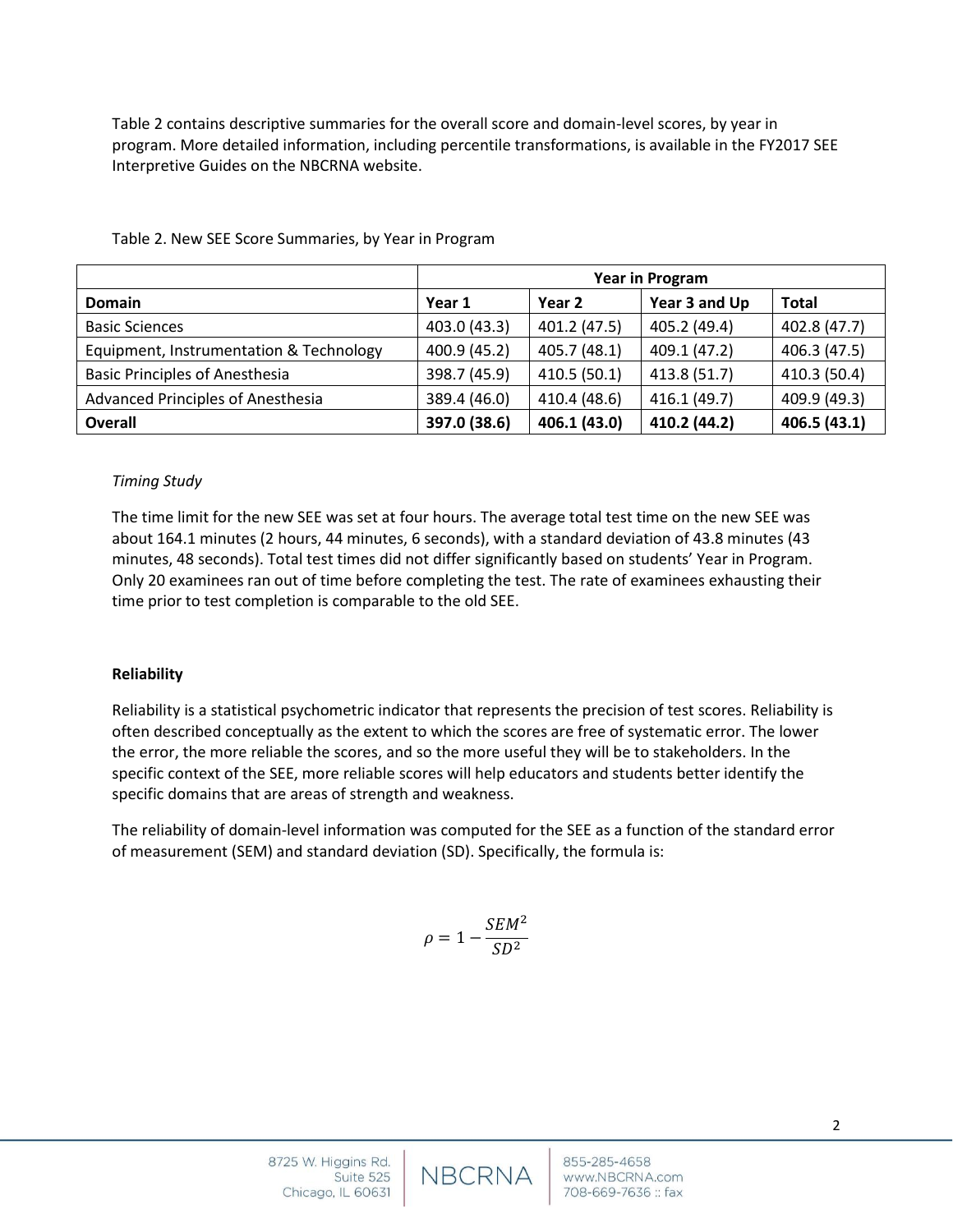Table 3. Score Reliability, Old SEE

| <b>Domain</b>                            | <b>Reliability Index</b> |
|------------------------------------------|--------------------------|
| Professional and Legal Aspects           | 0.49                     |
| Anatomy Physiology & Pathophysiology     | 0.65                     |
| Pharmacology                             | 0.62                     |
| <b>Basic Principles of Anesthesia</b>    | 0.45                     |
| <b>Advanced Principles of Anesthesia</b> | 0.50                     |
| <b>Overall</b>                           | 0.83                     |

Table 4. Score Reliability, New SEE

| <b>Domain</b>                            | <b>Reliability Index</b> |
|------------------------------------------|--------------------------|
| <b>Basic Sciences</b>                    | 0.77                     |
| Equipment, Instrumentation & Technology  | 0.76                     |
| <b>Basic Principles of Anesthesia</b>    | በ 79                     |
| <b>Advanced Principles of Anesthesia</b> | 0.77                     |
| Overall                                  |                          |

The range of reliability is from 0 to 1, where higher values indicate higher reliability. Table 3 contains the score reliability for overall and domain-level scores for both the old SEE, while Table 4 contains score reliability for overall and domain-level scores for both the New SEE. While direct comparisons are not feasible due to the different content rubrics between the old and the new SEE, there is a clear improvement in score reliability, some quite substantial, for the new SEE. The reliability of the overall score improved from 0.83 to 0.93. While on the old SEE, the sub-score reliability ranged from poor to moderate (0.49 to 0.65), the sub-score reliabilities for the new SEE were more consistent across domains and were all reported above 0.75. This improved reliability should assure educators that the scores arising from the new SEE are more accurate indicators of their students' knowledge. Thus, the scores should be more useful for identifying students' strengths and weakness and for planning future study.

## **Predictive Validity**

One of the goals of the SEE reconfiguration was to improve the predictive validity of the SEE in relation to NCE performance. In other words, it was desirable that the new SEE would help educators understand how students may perform on future attempts of the NCE. Ideally, the educators would be able to identify students who were "at risk" for failing the NCE.

A correlation study was undertaken to evaluate the predictive power of the new SEE. To date, 871 examinees have taken the new SEE, and have also gone on to take their first challenge of the NCE. This sample provides a basis for comparing performance on the SEE to eventual performance on the NCE. Figure 1 displays an X-Y plot ("scatter plot"), in which each point (+) represents an examinee's new SEE score (horizontal axis) plotted against their eventual NCE score (vertical axis). A clear, positive correspondence exists between the new SEE scores and the NCE scores.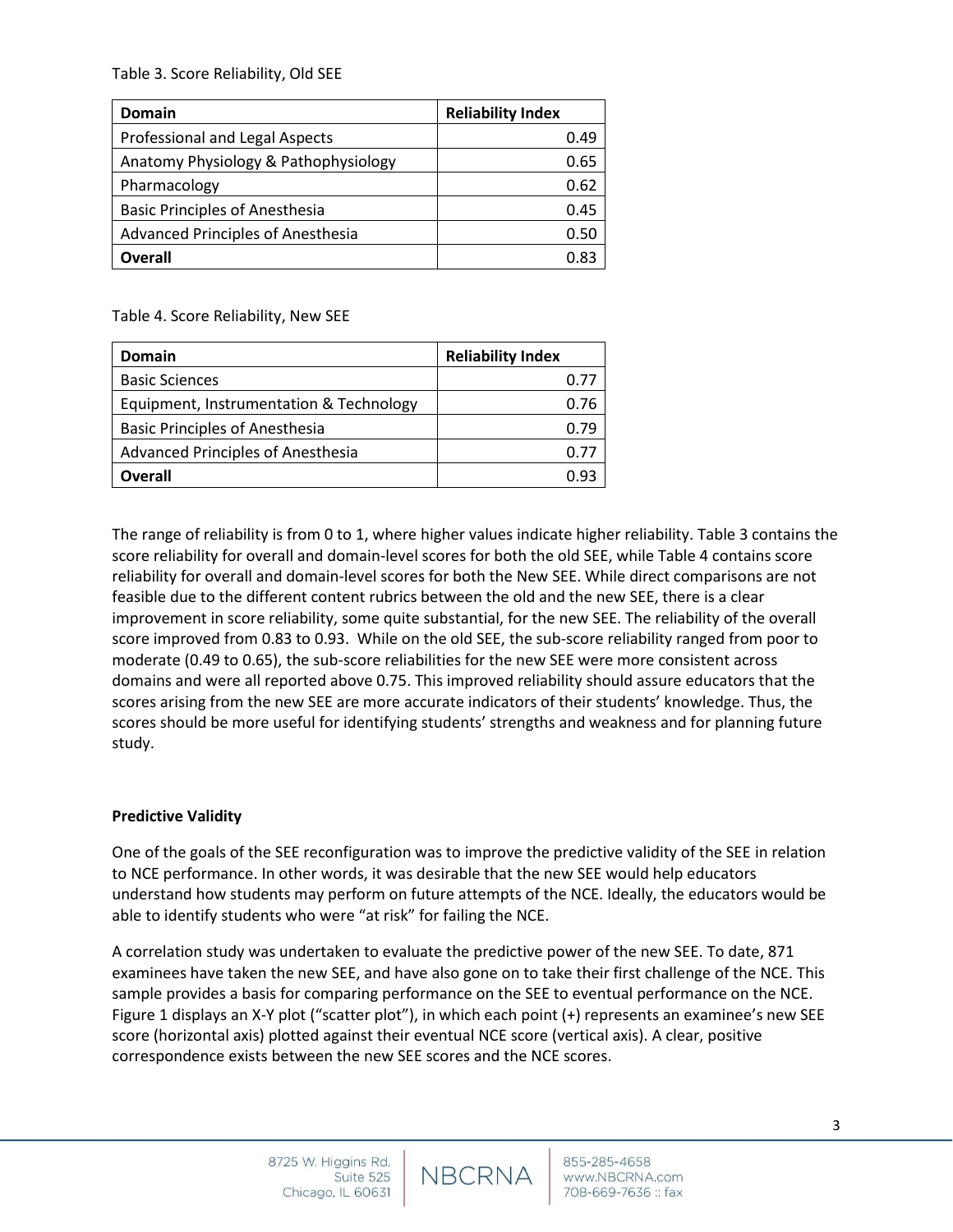The Pearson correlation between the two sets of scores was r = 0.62. If we focus on examinees who are close to graduation (program year three and above) and who reported (in a survey question) that they studied at least 30 hours for the SEE, the SEE:NCE correlation improves to r = 0.7. This result represents a moderately high degree of association between SEE performance and NCE performance. Nearly 50% of the variation in NCE scores can be explained solely by performance on the new SEE.



Figure 1. X-Y Plot of New SEE Scores vs. Eventual First-Time NCE Scores

Figure 2 displays two "box and whisker" plots, which can be understood as a "top-down" view of a normal (bell curve) distribution. The box plot on the left represent SEE scores for examinees who eventually failed their first attempt of the NCE, the plot on the right for those who went on to pass. The bold line at the center of each box represents the median (50<sup>th</sup> percentile) of the SEE score for either group. The top and bottom edges of the box represent the interquartile range (IQR), with the lower boxedge representing the 25<sup>th</sup> percentile, and the top box-edge representing the 75<sup>th</sup> percentile. The box thus represents the middle 50% of the scores in the distribution. The lines at the top and bottom of the "whiskers" represent 1.5 multiplied by the IQR, above and below the median. Clearly, the mean SEE score for the eventual NCE passers is higher than the mean for the NCE non-passers. Also, the degree of overlap between the two score distributions is quite small. The center of the passing group is over a full standard deviation above that of the failing group.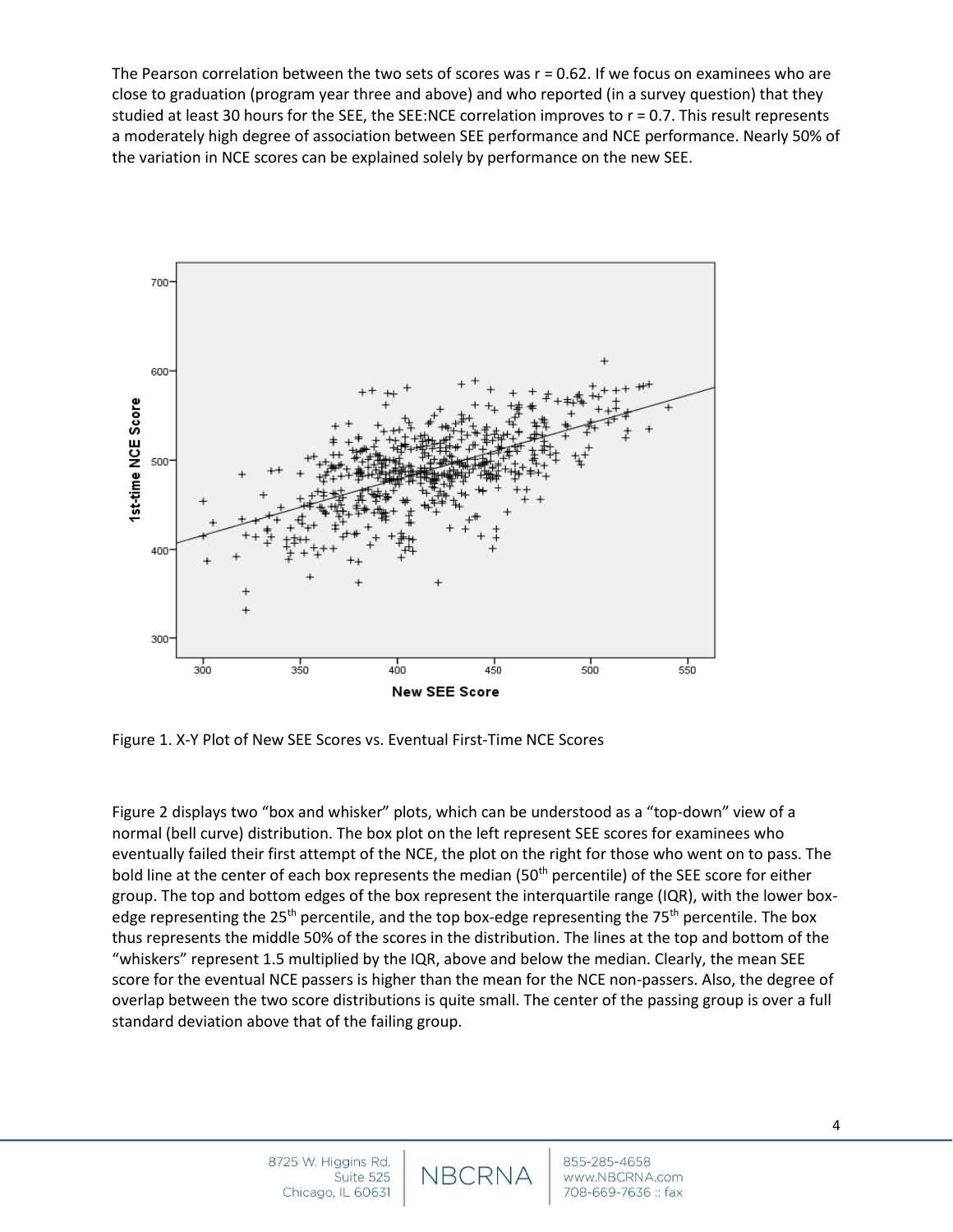

Figure 2. Box-and-whisker plots, SEE score distributions for those who went on to pass vs. fail first NCE attempt.

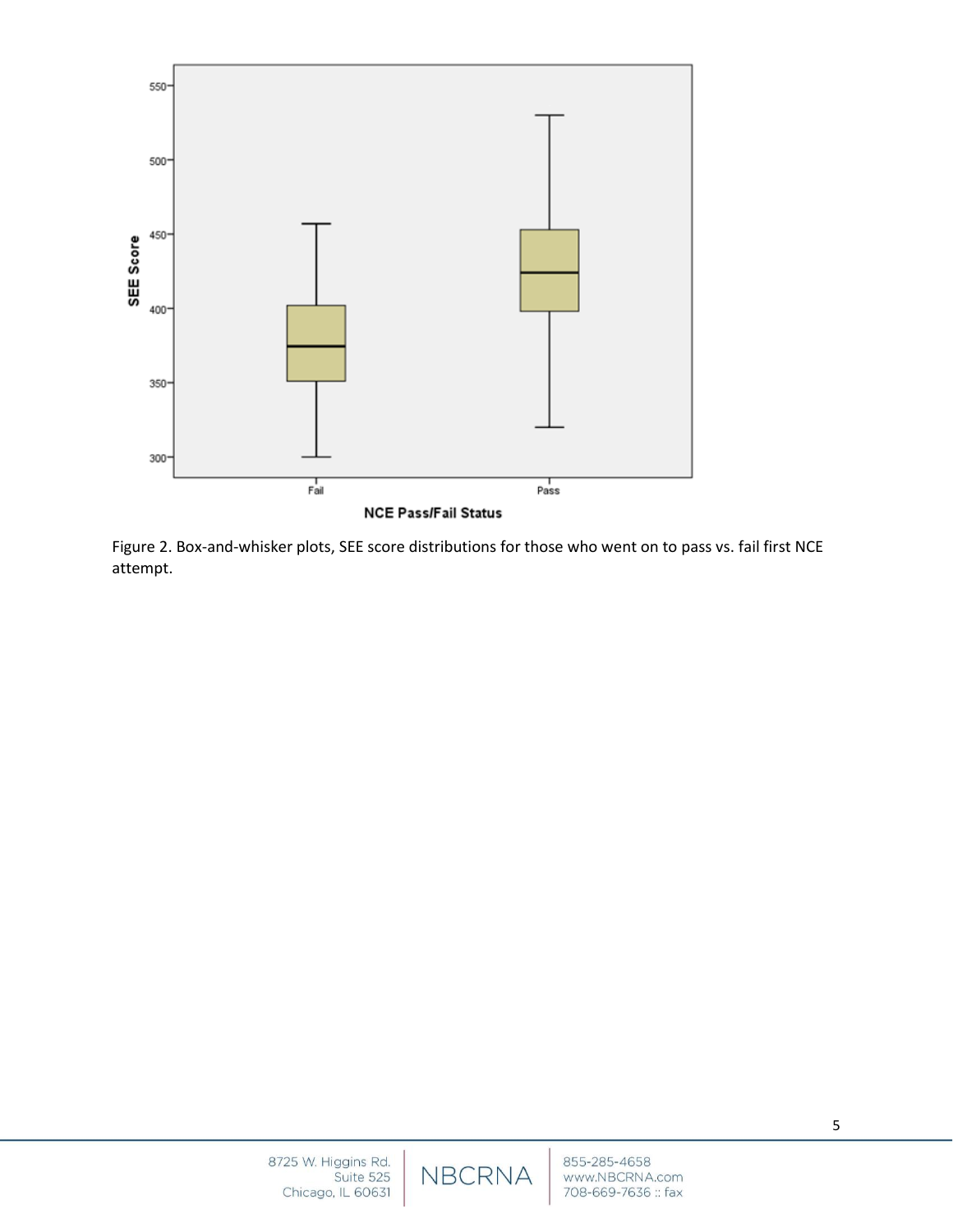

Figure 3 presents a sidelong view of the SEE scores for the NCE passing and failing groups. Again, there is a clear upward shift in SEE scores for students who eventually passed their first NCE attempt.

Figure 3. Normal distributions of new SEE scores for those who went on to pass vs. fail first NCE attempt.

Table 3 summarizes the new SEE score for both the NCE passing and failing groups.

Table 3. Summary of New SEE Scores by First-Time NCE Performance

|                               | <b>SEE Score</b> |      |
|-------------------------------|------------------|------|
| <b>NCE Pass / Fail Status</b> | Average          | SD   |
| Fail                          | 376.1            | 35.2 |
| Pass                          | 427.0            | 40.7 |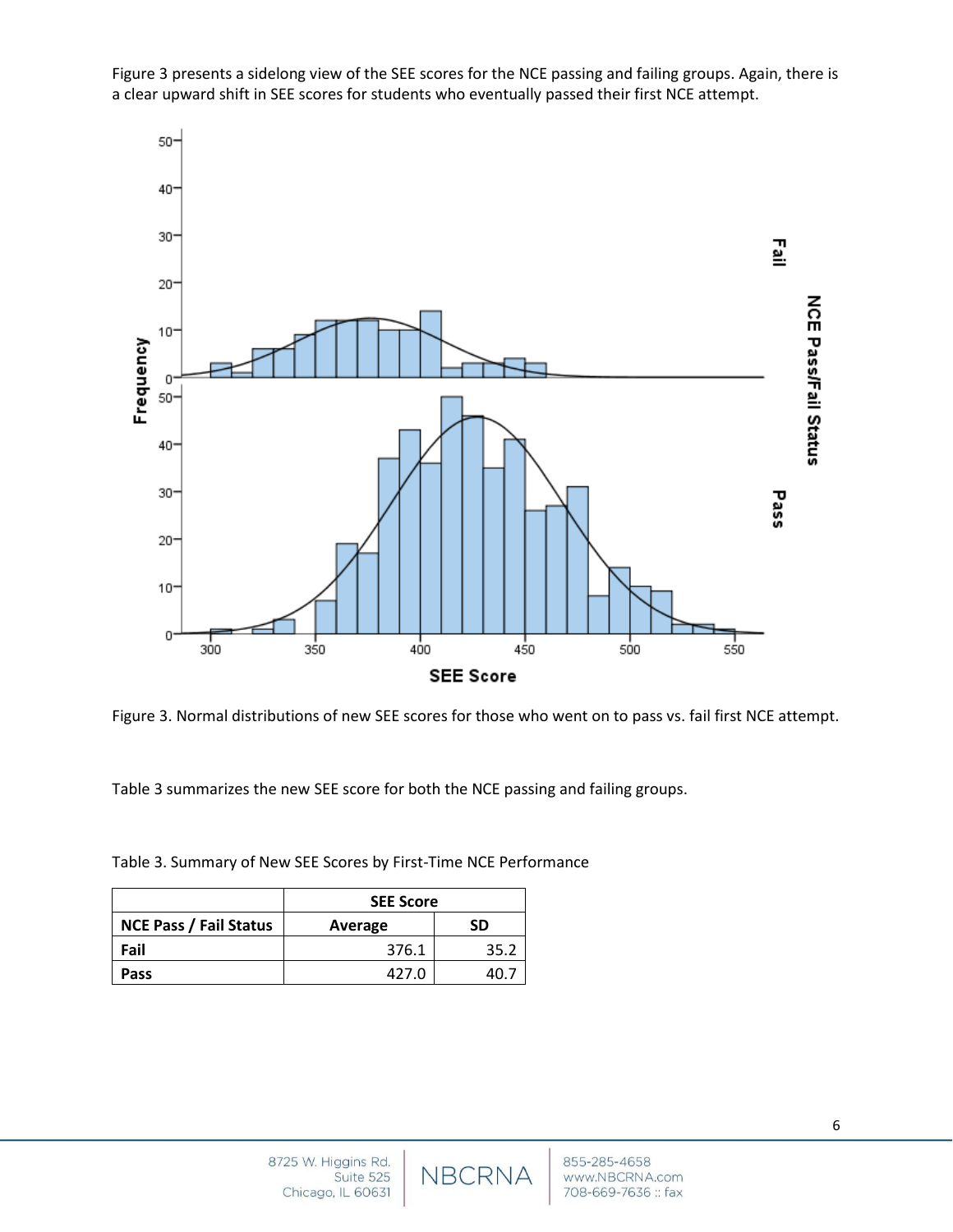### **Survey feedback**

In addition to the analysis of SEE scores, it was desirable to study examinee perceptions of the new SEE. After completion of the examination, test takers were administered eight questions assessing their attitudes toward the revisions made to the SEE. The survey questions are presented below, along with the percentage of examinees who indicated agreement or disagreement with the statement. The following results represent the responses of 987 examinees, collected from 9/1/16 through 1/12/17. Overall, the results were positive and supportive of the new SEE Examination.

| <b>Answer Choices</b>    | <b>Responses</b> | N   |
|--------------------------|------------------|-----|
| <b>Strongly Agree</b>    | 21.4%            | 211 |
| Agree                    | 66.8%            | 659 |
| <b>Disagree</b>          | 10.0%            | 99  |
| <b>Strongly Disagree</b> | 1.1%             | 11  |
| <b>No Response</b>       | 0.7%             | 7   |
| <b>Total</b>             |                  | 987 |

*1. In my exam, the areas of the SEE content outline were fairly represented.*

**2.** *The questions on my test today fairly reflected the knowledge of the subject matter I have been taught in my educational program.* 

| <b>Answer Choices</b>    | <b>Responses</b> | N   |
|--------------------------|------------------|-----|
| <b>Strongly Agree</b>    | 16.3%            | 161 |
| Agree                    | 63.9%            | 631 |
| <b>Disagree</b>          | 17.1%            | 169 |
| <b>Strongly Disagree</b> | 1.9%             | 19  |
| <b>No Response</b>       | 0.7%             |     |
| <b>Total</b>             |                  | 987 |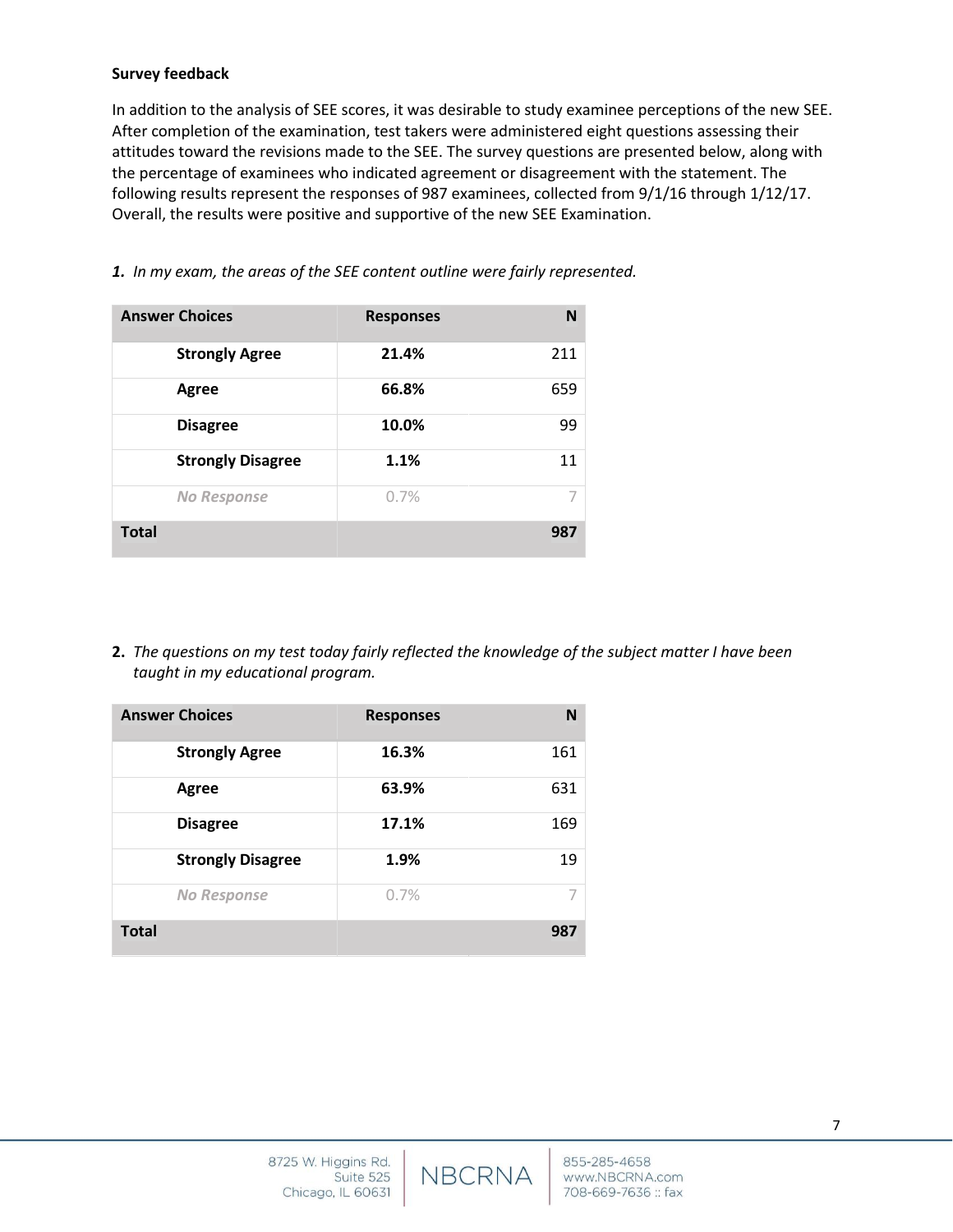**3.** *The questions on my test today were clearly written.* 

| <b>Answer Choices</b>    | <b>Responses</b> | N   |
|--------------------------|------------------|-----|
| <b>Strongly Agree</b>    | 19.0%            | 188 |
| Agree                    | 64.2%            | 634 |
| <b>Disagree</b>          | 15.1%            | 149 |
| <b>Strongly Disagree</b> | 0.8%             | 8   |
| <b>No Response</b>       | 0.8%             | 8   |
| <b>Total</b>             |                  | 987 |

**4.** *It is helpful to have the SEE based on the content outline for the National Certification Examination (NCE).*

| <b>Answer Choices</b>    | <b>Responses</b> | N   |
|--------------------------|------------------|-----|
| <b>Strongly Agree</b>    | 46.6%            | 460 |
| Agree                    | 47.8%            | 472 |
| <b>Disagree</b>          | 4.0%             | 39  |
| <b>Strongly Disagree</b> | 0.6%             | 6   |
| <b>No Response</b>       | 1.0%             | 10  |
| <b>Total</b>             |                  | 987 |

**5.** *Receiving SEE scores for the same domains that also appear on the NCE (e.g., Basic Sciences, Equipment, etc.) will help me identify relative strengths and weakness when I prepare for the NCE.*

NBCRNA

| <b>Answer Choices</b>    | <b>Responses</b> | N   |
|--------------------------|------------------|-----|
| <b>Strongly Agree</b>    | 56.6%            | 559 |
| <b>Agree</b>             | 40.6%            | 401 |
| <b>Disagree</b>          | 1.4%             | 14  |
| <b>Strongly Disagree</b> | 0.7%             |     |
| <b>No Response</b>       | 0.6%             | 6   |
| <b>Total</b>             |                  | 987 |

8725 W. Higgins Rd.

Chicago, IL 60631

Suite 525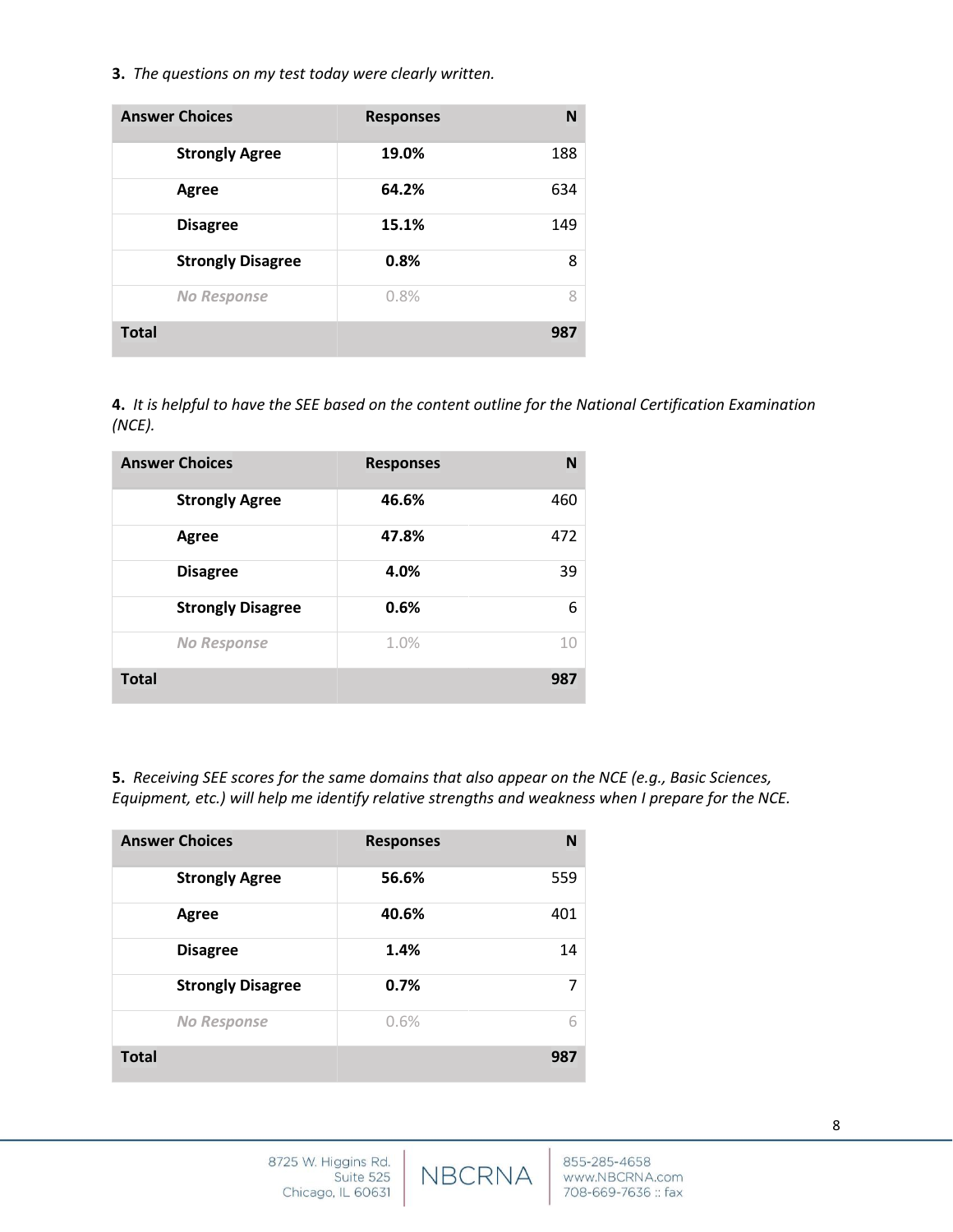**6.** *Taking the SEE will help me to better prepare for the NCE.*

| <b>Answer Choices</b>    | <b>Responses</b> | N   |
|--------------------------|------------------|-----|
| <b>Strongly Agree</b>    | 50.9%            | 502 |
| Agree                    | 42.7%            | 421 |
| <b>Disagree</b>          | 4.3%             | 42  |
| <b>Strongly Disagree</b> | 1.4%             | 14  |
| <b>No Response</b>       | 0.8%             | 8   |
| <b>Total</b>             |                  | 987 |

**7.** *Taking the SEE gives me a sense of what to expect when I take the NCE.*

| <b>Answer Choices</b>    | <b>Responses</b> | N   |
|--------------------------|------------------|-----|
| <b>Strongly Agree</b>    | 43.3%            | 427 |
| Agree                    | 50.8%            | 501 |
| <b>Disagree</b>          | 4.2%             | 41  |
| <b>Strongly Disagree</b> | 0.8%             | 8   |
| <b>No Response</b>       | 1.0%             | 10  |
| <b>Total</b>             |                  | 987 |

**8.** *I had adequate time to complete my examination today (i.e., I did not feel rushed).*

| <b>Answer Choices</b>    | <b>Responses</b> | N   |
|--------------------------|------------------|-----|
| <b>Strongly Agree</b>    | 43.5%            | 429 |
| Agree                    | 47.1%            | 465 |
| <b>Disagree</b>          | 7.1%             | 70  |
| <b>Strongly Disagree</b> | 1.5%             | 15  |
| <b>No Response</b>       | 0.8%             | 8   |
| <b>Total</b>             |                  | 987 |

NBCRNA